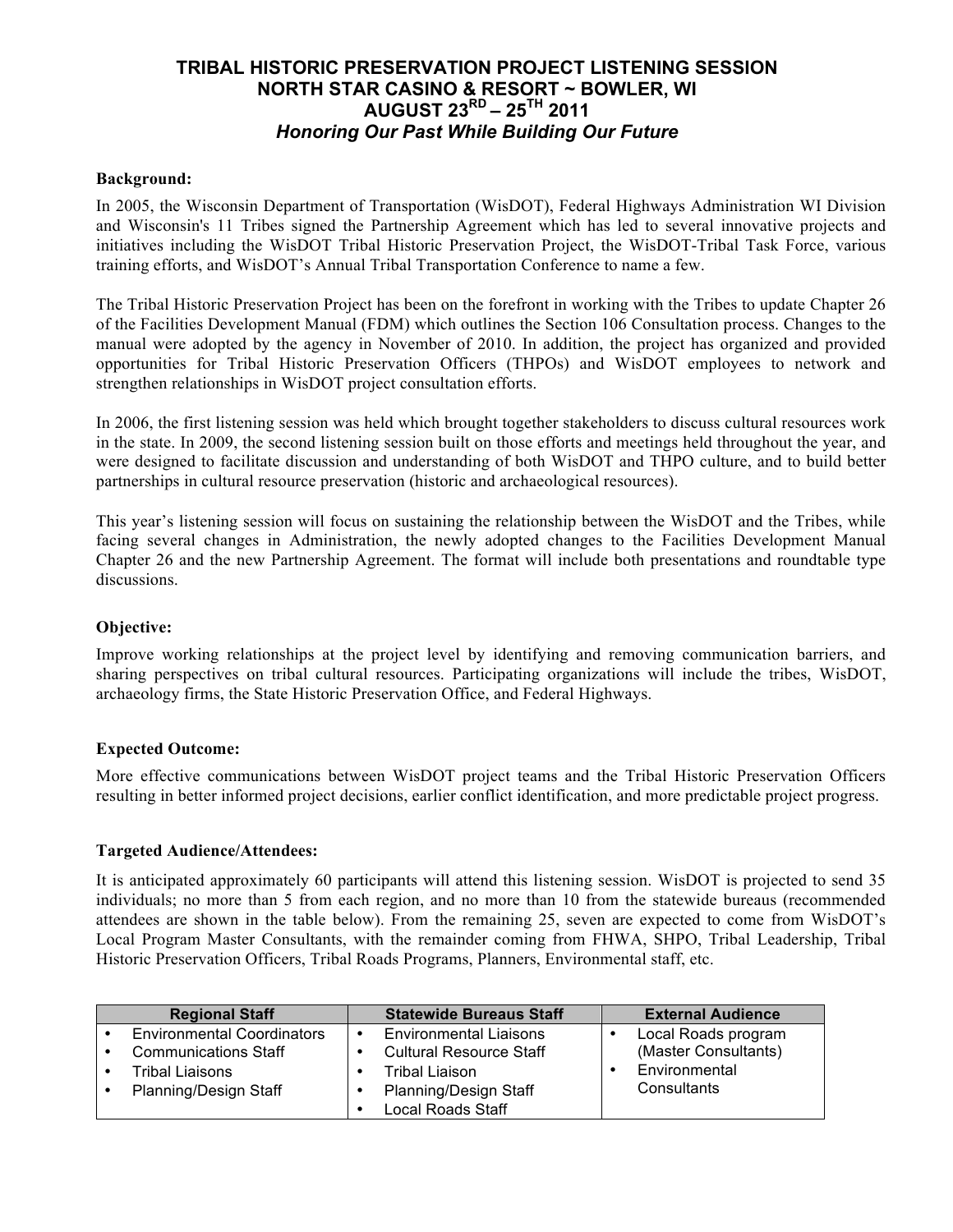# **TRIBAL HISTORIC PRESERVATION PROJECT LISTENING SESSION NORTH STAR CASINO & RESORT ~ BOWLER, WI AUGUST 23RD – 25TH 2011** *Honoring Our Past While Building Our Future*

## **DAY 1: WORKSHOP**

#### **Understanding Archaeological Reports and Other Forms of Documentation**

**Workshop Instructors:** Dr. Katherine Stevenson, Mississippi Valley Archaeology Center Cynthia M. Stiles, Archaeological Consultant

The primary goal of this workshop is to familiarize the participants with various forms of documentation generated by federal and state historic preservation laws, particularly the Section 106 process. Documents include archaeological reports, research and data recovery plans, National Register of Historic Places Determinations of Eligibility and Nominations, Memoranda of Agreement, Memoranda of Understanding, permits to conduct archaeological work, and commonly used forms. The instructors will also provide a manual with examples of these documents.

**Paraprofessional certification:** This training serves as one day in the annual certification. All participants whether in the paraprofessional program or not, will receive a certificate of completion if they attend the full day.

**Participants are encouraged to bring examples of document types they would like to discuss during the workshop.**

| <b>Time</b>                         | <b>Topic</b>                                         | <b>Presenters</b>                  |
|-------------------------------------|------------------------------------------------------|------------------------------------|
| $8:30$ am $-10:00$ am               | <b>Welcome and Opening</b>                           |                                    |
|                                     | Prayer and Drum Group                                |                                    |
|                                     | Introduction from Tribal President<br>$\bullet$      |                                    |
|                                     | Introduction from WisDOT Administration<br>$\bullet$ | Dan Grasser                        |
|                                     | Introduction to Event Expectations and the day's     |                                    |
|                                     | expectations                                         |                                    |
|                                     | Participants Introduction                            |                                    |
|                                     | Information Packets and Evaluation                   |                                    |
| $10:00$ am $- 10:15$ am             | <b>Cultural Exchange</b>                             | Kelly Jackson and Melinda Young    |
| $10:15$ am $- 10:30$                | <b>Break</b>                                         |                                    |
| 10:30 am $-$ 11:15 am               | <b>ACHP</b> - Delegation of Consultation Authority   | <b>ACHP Representative</b>         |
| 11:15 am $-$ 12:00 pm               | New WisDOT Historic Preservation Policy:             | Jim Becker, Melinda Young and Dave |
|                                     | <b>Training Overview</b>                             | Overstreet                         |
| 12:00 pm $-$ 1:00 pm                | LUNCH (provided)                                     |                                    |
|                                     | <b>Cultural Exchange</b>                             |                                    |
|                                     | Native Flute Presentation - Darren Thompson          |                                    |
|                                     | Poetry Reading - Tinker Schuman                      |                                    |
| 1:00 pm $-$ 2:00 pm                 | Integrating Cultural Resources in Local Roads        | Jim Becker, George Thompson, Mary  |
|                                     | Projects                                             | Forlenza (unconfirmed)             |
|                                     |                                                      |                                    |
| $2:00 \text{ pm} - 2:30 \text{ pm}$ | <b>Break and Cultural Exchange</b>                   | Kelly Jackson and Melinda Young    |
| $2:30$ pm $-3:30$ pm                | Success Stories - WisDOT 47/55 Project               | Rosie Meer and Dave Overstreet     |
|                                     | Lake Butte Des Morte                                 | Jim Becker and Dave Grignon        |
| 3:30 pm $-$ 4:30 pm                 | TraNS and Native American Hiring Provision           | Kelly Jackson and Danielle Yancey  |
| 6:00 pm $-$ 8:00 pm                 | Dinner Event                                         |                                    |
|                                     | Speaker- Understanding Tribal Sovereignty            |                                    |
|                                     | <b>Special Recognition Certificate</b>               |                                    |

## **DAY 2: LISTENING SESSION**